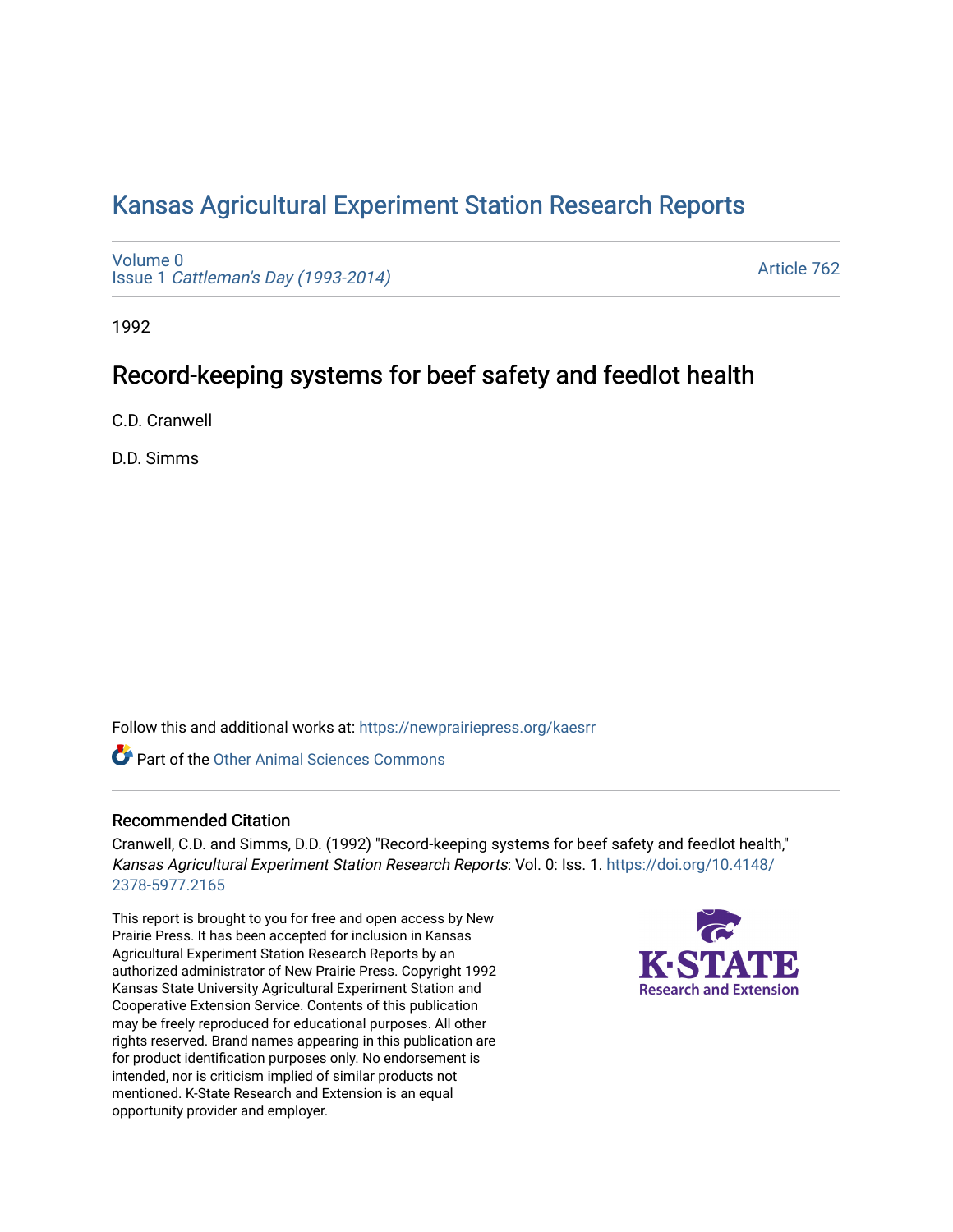## Record-keeping systems for beef safety and feedlot health

## **Abstract**

Three hundred nine feedlots were mailed questionnaires to ascertain the types of recordkeeping systems currently being used to monitor health programs and FDA-specified treatment withdrawal times. Microcomputer systems were of special interest. Approximately one third of the feedlots responded. A majority with a one-time feeding capacity of more than 10,000 head were using a microcomputer recordkeeping system, whereas most of those with fewer than 10,000 head used a manual, paper-based system. Those feedlots using computerized record-keeping systems had purchased their software package from one of five companies. Managers felt these software packages were adequate for billing customers, monitoring pharmaceutical inventory and withdrawal period, and aiding treatment diagnosis. Proper monitoring of animal inventory was indicated by some feedlots as a limitation of their particular software. Almost all feedlots using computer record-keeping systems indicated that fewer than five employees operate the system on a regular basis. Among feedlots using computerized systems, the scope of the particular software in use met the yards' perceived needs. Approximately 23% of responding feedlots regularly used blood or urine tests to verify proper drug withdrawal and clearance prior to shipping previously treated cattle.

## Keywords

Cattlemen's Day, 1992; Kansas Agricultural Experiment Station contribution; no. 92-407-S; Report of progress (Kansas State University. Agricultural Experiment Station and Cooperative Extension Service); 651; Beef; Drug withdrawal; Record keeping; Microcomputer

### Creative Commons License



This work is licensed under a [Creative Commons Attribution 4.0 License](https://creativecommons.org/licenses/by/4.0/).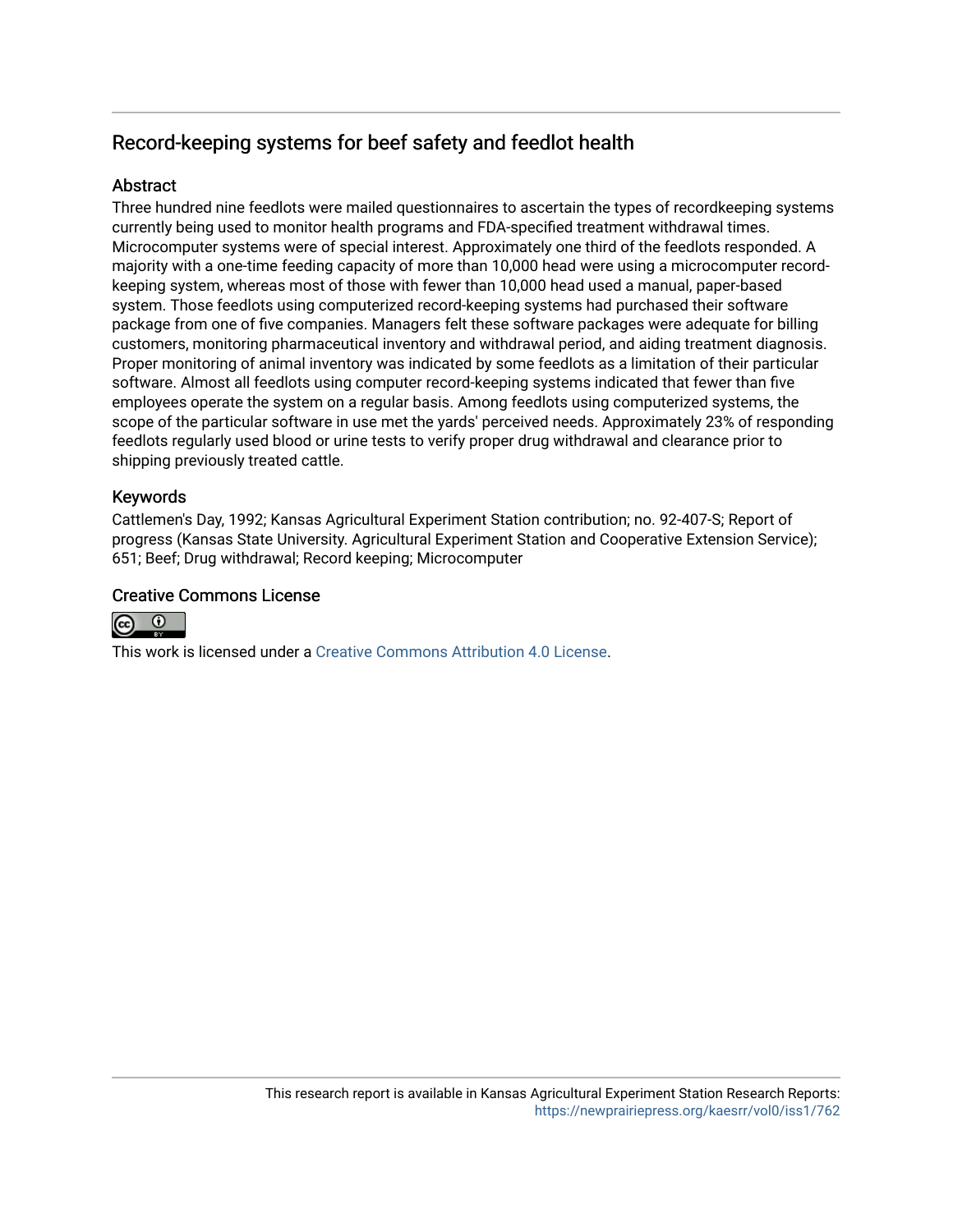#### **RECORD-KEEPING SYSTEMS FOR BEEF SAFETY AND FEEDLOT HEALTH**

*C. D. Cranwell and D. D. Simms*

#### **Summary**

Three hundred nine feedlots were mailed questionnaires to ascertain the types of recordkeeping systems currently being used to monitor health programs and FDA-specified treatment withdrawal times. Microcomputer systems were of special interest. Approximately one third of the feedlots responded. A majority with a one-time feeding capacity of more than 10,000 head were using a microcomputer record-keeping system, whereas most of those with fewer than 10,000 head used a manual, paper-based system. Those feedlots using computerized record-keeping systems had purchased their software package from one of five companies. Managers felt these software packages were adequate for billing customers, monitoring pharmaceutical inventory and withdrawal period, and aiding treatment diagnosis. Proper monitoring of animal inventory was indicated by some feedlots as a limitation of their particular software. Almost all feedlots using computer record-keeping systems indicated that fewer than five employees operate the system on a regular basis. Among feedlots using computerized systems, the scope of the particular software in use met the yards' perceived needs. Approximately 23% of responding feedlots regularly used blood or urine tests to verify proper drug withdrawal and clearance prior to shipping previously treated cattle.

(Key Words: Drug Withdrawal, Record Keeping, Microcomputer.)

#### **Introduction**

Meat safety is an increasingly important issue in the beef cattle industry. One important aspect of this issue is ensuring that beef is free from drug residues. This is partially a function of adhering to drug withdrawal periods specified by the FDA. Complying with these withdrawal periods requires good records of processing and health treatments. Traditionally, these record-keeping systems have been paperbased (manual card file). However, in the past few years, microcomputer-based systems have gained wide acceptance. Our goals were to assess the perceived adequacy of the systems, both paper-based and microcomputer-based, and to identify specific problems limiting the adequacy of these systems.

#### **Experimental Procedures**

The initial phase of this project included visits with feedlot managers and software vendors to identify the various systems in use. Feedlots varying in size were selected for personal visits to determine if certain types of systems were better suited to feedlots of specific sizes. Information from these initial visits was used to develop a questionnaire and solicit input from feedlots using microcomputer record-keeping systems. The questionnaire consisted of 10 questions related to software adequacy for monitoring drug withdrawals and general health record keeping. It was sent to 55 feedlots with computerized systems in Kansas and Nebraska. Another questionnaire was developed for feedlots using paper-based systems. One questionnaire of each type was sent to 254 Kansas feedyards. The feedlot mangers were asked to complete the one most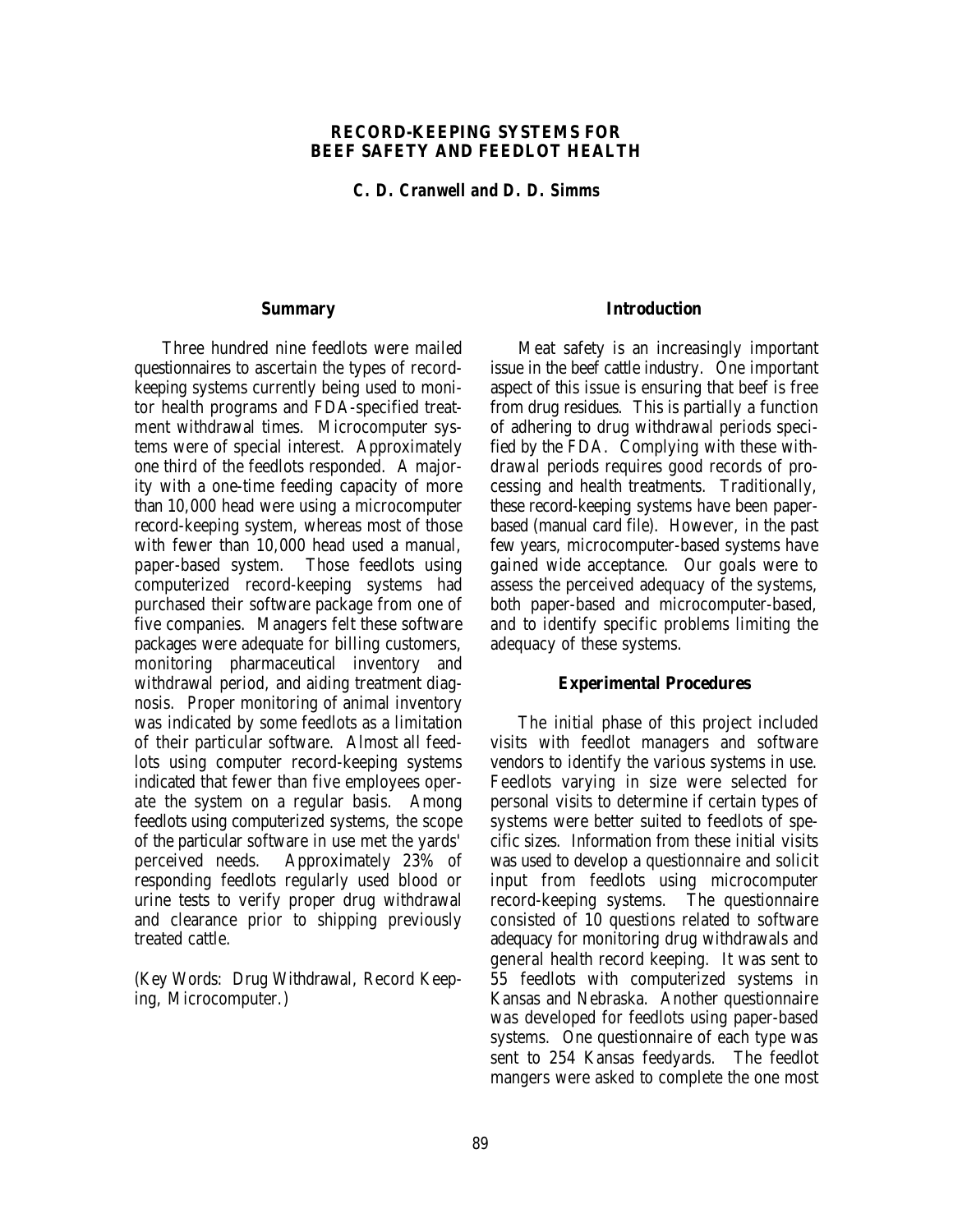relevant to their operation. A breakdown of feedlot responses is presented in Table 1.

#### **Results and Discussion**

#### **Microcomputer-Based Systems**

Fifty-nine feedlots responding to the surveys were using computerized record-keeping systems. A breakdown of the one-time feeding capacity of these yards is presented in Table 2. Of feedlots indicating their capacity, 32% were more than 20,000 head, and 25% were fewer than 10,000 head. Fifty-six percent had been using their computer system for more than 1 year. Approximately 10% of those respondents used software customized for their feedlot. The others used an "off the shelf" package sold by one of five companies. Regardless of source, all programs were able to monitor pharmaceutical and animal inventories and provide aid in treatment diagnosis. Eightynine percent of the respondents indicated that their program provided adequate printouts for use in billing customers for health costs. Twenty-four percent of the feedlots backed up their record-keeping system by using blood or urine tests to verify proper drug withdrawal prior to shipping.

 Cost of the system was the most frequently indicated disadvantage. Many yards reported that time involved in using the system was a disadvantage of microcomputerized system, despite the fact that 85% of respondents found that their microcomputer system required fewer manhours than the previous system. A few feedlots thought the program output was too long and could be condensed. Several respondents indicated that animal inventory control was a problem, because records had to be adjusted by the person treating the cattle. Feedlots pointing out this problem would have preferred inventory to be monitored in the office. Despite this shortcoming, very few respondents indicated any kind of problem closing out a pen.

Our feedlot visits and phone calls indicated that feedlot employees were very receptive to

using microcomputers. This is also evidenced by the rapid transition time to these computerized systems. Almost all feedlots indicated transition can take place effectively in less than 3 months. Many managers indicated that conversion was complete in a matter of days. This transition possibly was aided by the limited number of employees operating the system on a regular basis. Even considering the range in feedlot capacity among yards using these systems, 75% indicated that fewer than five employees used the system regularly.

#### **Paper-Based Record-Keeping Systems**

From the general survey, 56 respondents indicated using a manual, paper-based system for keeping health records. A breakdown of the one-time feeding capacity of these yards is presented in Table 2. Of feedlots indicating their capacity, 36% were over 10,000 head, and 44% were less than 5,000 cattle.

All feedlots using a manual system indicated that monitoring animal and pharmaceutical inventories was easily handled by their system. A majority of feedlots satisfied with their present system also indicated that good communications existed between employees treating cattle and those responsible for monitoring withdrawal periods and customer billing. Ninety percent of feedlots using a manual system felt even though their pharmaceutical inventory included a variety of products, monitoring withdrawal times and pharmaceutical inventory presented no problems. Twenty-two percent of respondents using manual systems used a blood or urine test prior to shipment in order to confirm drug clearance in treated cattle.

Thirty-eight percent of feedlots responding indicated that inaccurate or incomplete treatment records were a concern. Interestingly, virtually the same proportion (36%) of yards was considering switching to a microcomputer system. However, 69% of these feedlots also viewed their manual record-keeping system as labor intensive.